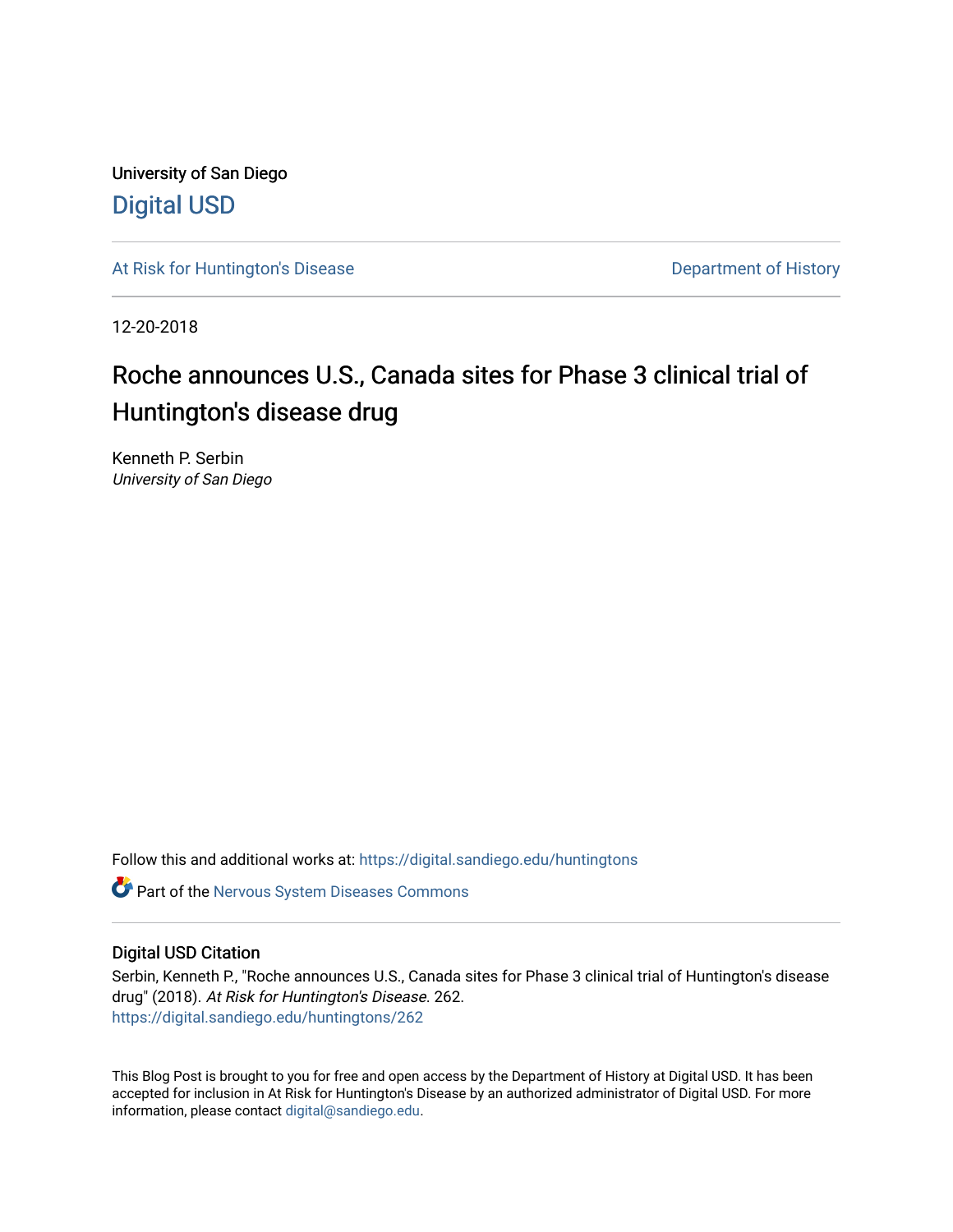#### More **[Create Blog](https://www.blogger.com/home#create) [Sign In](https://www.blogger.com/)**

# [At Risk for Huntington's Disease](http://curehd.blogspot.com/)

*HD is a genetically caused brain disorder that causes uncontrollable bodily movements and robs people's ability to walk, talk, eat, and think. The final result is a slow, ugly death. Children of parents with HD have a 50-50 chance of inheriting the disease. There is no cure or treatment.*

### Blog Archive

- $\blacktriangleright$  [2021](http://curehd.blogspot.com/2021/) (12)
- $\blacktriangleright$  [2020](http://curehd.blogspot.com/2020/) (16)
- $\blacktriangleright$  [2019](http://curehd.blogspot.com/2019/) (19)
- [▼](javascript:void(0)) [2018](http://curehd.blogspot.com/2018/) (16)
	- [▼](javascript:void(0)) [December](http://curehd.blogspot.com/2018/12/) (2)

Roche [announces](http://curehd.blogspot.com/2018/12/roche-announces-us-canada-sites-for.html) U.S., Canada sites for Phase 3 cli... Building solidarity in disease [communities'](http://curehd.blogspot.com/2018/12/building-solidarity-in-disease.html)

- quest ...
- [►](javascript:void(0)) [November](http://curehd.blogspot.com/2018/11/) (2)
- [►](javascript:void(0)) [September](http://curehd.blogspot.com/2018/09/) (2)
- $\blacktriangleright$  [July](http://curehd.blogspot.com/2018/07/) (1)
- $\blacktriangleright$  [May](http://curehd.blogspot.com/2018/05/) (1)
- $\blacktriangleright$  [April](http://curehd.blogspot.com/2018/04/) (2)
- $\blacktriangleright$  [March](http://curehd.blogspot.com/2018/03/) (3)
- $\blacktriangleright$  [February](http://curehd.blogspot.com/2018/02/) (3)
- $2017(14)$  $2017(14)$
- $\blacktriangleright$  [2016](http://curehd.blogspot.com/2016/) (13)
- $\blacktriangleright$  [2015](http://curehd.blogspot.com/2015/) (24)
- $\blacktriangleright$  [2014](http://curehd.blogspot.com/2014/) (24)
- $\blacktriangleright$  [2013](http://curehd.blogspot.com/2013/) (30)
- $\blacktriangleright$  [2012](http://curehd.blogspot.com/2012/) (26)
- $\blacktriangleright$  [2011](http://curehd.blogspot.com/2011/) (33)
- [►](javascript:void(0)) [2010](http://curehd.blogspot.com/2010/) (26)
- $\blacktriangleright$  [2009](http://curehd.blogspot.com/2009/) (21)
- $\blacktriangleright$  [2008](http://curehd.blogspot.com/2008/) $(7)$
- $\blacktriangleright$  [2007](http://curehd.blogspot.com/2007/) $(7)$
- $\blacktriangleright$  [2006](http://curehd.blogspot.com/2006/) (4)
- $\blacktriangleright$  [2005](http://curehd.blogspot.com/2005/) (17)

### About Me **GENE [VERITAS](https://www.blogger.com/profile/10911736205741688185)**

View my [complete](https://www.blogger.com/profile/10911736205741688185) profile

## HD Links

[Huntington's](http://www.hdsa.org/) Disease Society of America [International](http://www.huntington-assoc.com/) Huntington **Association** 

#### THURSDAY, DECEMBER 20, 2018

## Roche announces U.S., Canada sites for Phase 3 clinical trial of Huntington's disease drug

Pharmaceutical firm [Roche](https://www.roche.com/) has announced 26 planned sites in the U.S. and Canada for its historic Phase 3 clinical trial of a gene-silencing drug to slow, halt, or perhaps even reverse the progression of Huntington's disease.

Called GENERATION HD1, the greatly anticipated trial will test the [efficacy of the drug, RG6042. Roche expects to start enrolling volunteers in](http://curehd.blogspot.com/2018/09/roche-phase-3-clinical-trial-for.html) early 2019.

The announcement comes one year after the successful completion of the [Phase 1/2a trial](http://curehd.blogspot.com/2017/12/ionis-scientists-provide-initial.html) to measure the safety and tolerability of RG6042, developed by [Ionis Pharmaceuticals, Inc](http://www.ionispharma.com/).

RG6042 [dramatically reduced the amount of mutant huntingtin protein](http://curehd.blogspot.com/2018/03/ionis-phase-12a-clinical-trial-data.html) in the cerebrospinal fluid (CSF) of trial participants. As a result, Roche took the unusual step of skipping a Phase 2 trial (testing efficacy for the first time) and going directly to a Phase 3 (confirming efficacy in hundreds of participants, or more).

[In a statement released December 19 to the Huntington's Disease Society](http://www.hdsa.org/) of America (HDSA) and other patient groups, Roche announced the sites listed below, grouped by province/state.

#### *Canada*

- Alberta, Edmonton University of Alberta
- British Columbia, Vancouver University of British Columbia
	- Ontario, Ottawa Ottawa Hospital
- Ontario, Toronto Centre for Movement Disorders
	- Nova Scotia, Halifax Queen Elizabeth II Health Sciences Centre
	- Quebec, Montreal Centre Hospitalier de l'Université de Montréal
	- *U.S.*

Alabama, Birmingham – University of Alabama Arizona, Phoenix – Barrow Neurological Clinic California, Davis – University of California, Davis California, Palo Alto – Stanford University California, Pasadena – Arcadia Neurology Center California, San Diego – University of California, San Diego Colorado, Englewood – Rocky Mountain Movement Disorders Center District of Columbia, Washington – Georgetown University Florida, Tampa – University of South Florida Illinois, Evanston – Northwestern University Maryland, Baltimore – Johns Hopkins University Massachusetts, Boston – Beth Israel Deaconess Medical Center Missouri, St. Louis – Washington University in St. Louis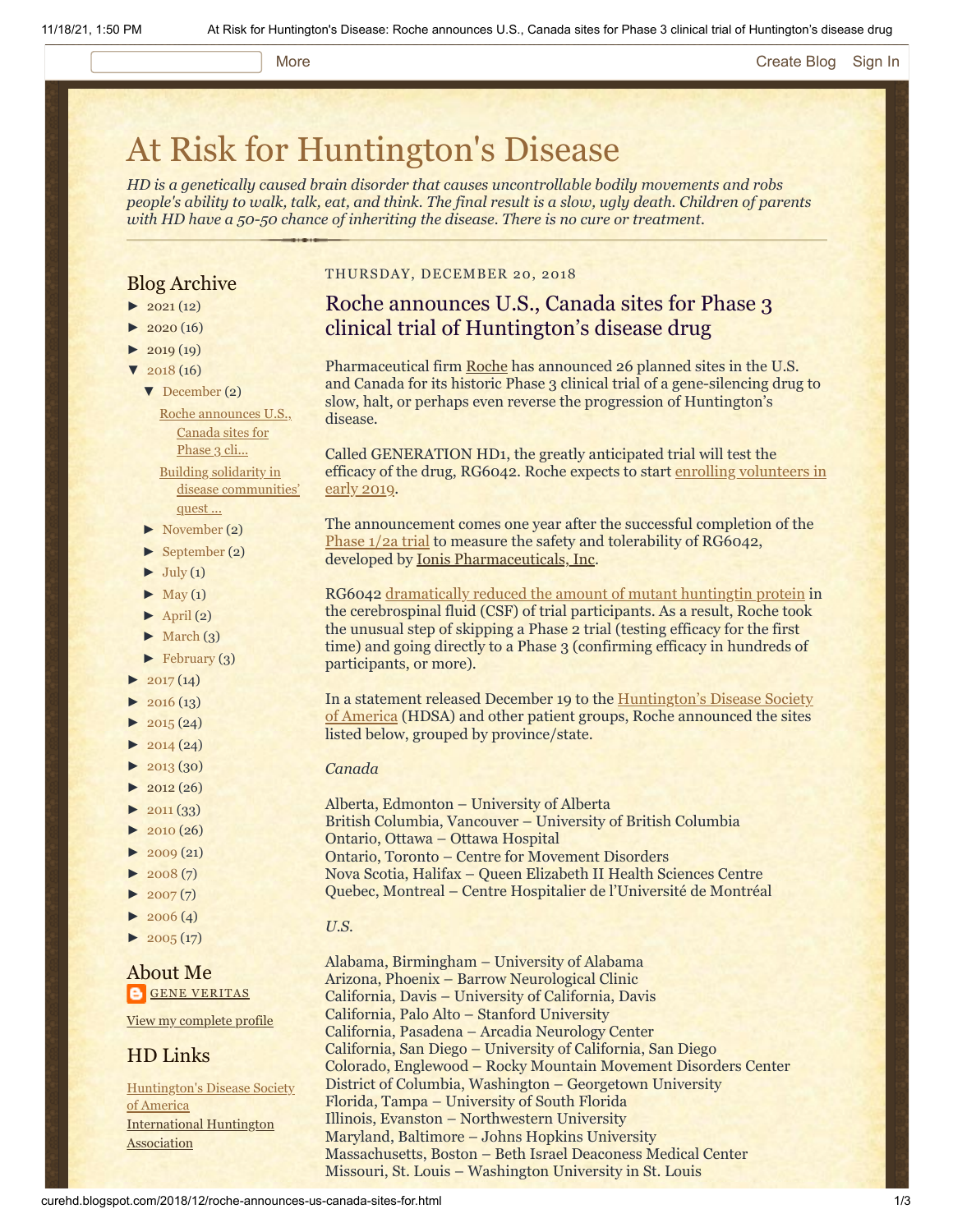11/18/21, 1:50 PM At Risk for Huntington's Disease: Roche announces U.S., Canada sites for Phase 3 clinical trial of Huntington's disease drug

[Huntington's](http://hddrugworks.org/) Disease Drug **Works** [Huntington's](http://www.hdlighthouse.org/) Disease **Lighthouse Hereditary Disease [Foundation](http://www.hdfoundation.org/)** [Huntington's](http://www.hdac.org/) Disease Advocacy Center Thomas [Cellini Huntington's](http://www.ourtchfoundation.org/) Foundation HDSA Orange County (CA) [Affiliate](http://www.hdsaoc.org/) HD Free with [PGD!](http://www.hdfreewithpgd.com/) [Stanford](http://www.stanford.edu/group/hopes/) HOPES Earth Source [CoQ10,](http://www.escoq10.com/) Inc.

## HD Blogs and Individuals

Chris Furbee: [Huntingtons](http://www.huntingtonsdance.org/) **Dance** Angela F.: Surviving [Huntington's?](http://survivinghuntingtons.blogspot.com/) Heather's [Huntington's](http://heatherdugdale.angelfire.com/) Disease Page

New York, Amherst – Dent Institute New York, New York – Columbia University Pennsylvania, Pittsburgh – University of Pittsburgh Medical Center Tennessee, Nashville – Vanderbilt University Medical Center Texas, Houston – University of Texas Health Science Center Utah, Salt Lake City – University of Utah Washington, Kirkland – Evergreen Health

Roche plans to announce sites in approximately 13 additional countries in the coming months. It hopes to enroll a global total of 660 volunteers with early HD symptoms at 80 to 90 sites. Each participant will receive the drug or placebo monthly over 25 months through a lumbar puncture (spinal tap), the way into the CSF.

The CSF bathes the brain. Because biopsies of the brain are currently not possible, measuring the effect of the drug in the CSF gives researchers a window onto the effects of the drug.



#### **Moving as 'quickly as possible'**

"It is important to note that these sites are not fully activated nor recruiting yet," the Roche announcement stated. "We hope to complete the final steps as quickly as possible."

According to the statement, Roche selected sites based on a variety of factors, including prior experience with HD studies, clinic infrastructure capacity, ability to run the study as quickly and completely as possible, patient population, and geographic location.

[The news follows Roche's announcement last month of 16 sites for the HD](http://curehd.blogspot.com/2018/11/roche-announces-first-sites-for-key.html) Natural History Study, an arm of the RG6042 program to involve 100 observational study volunteers in Canada, Germany, the United Kingdom, and the United States.

The HD Natural History Study will seek to deepen understanding of the natural progression of HD, the role of the mutant huntingtin protein in the disorder, and the assessment of biomarkers (signs of the disease measured in patients) and their efficacy in predicting the effects of the drug. The volunteers will undergo four lumbar punctures to examine their CSF, but receive no drug.

[Click here](https://hdsa.org/news/breaking-news-roche-genentech-announces-us-locations-of-generation-hd1-drug-study/) for the full text of Roche's December 19 statement.

In the U.S. and Canada, HD families can contact Roche/Genentech about the trial at 888-662-6728. Information about the trial is also available at [ClinicalTrials.gov](http://clinicaltrials.gov/).

For additional background on GENERATION HD1, [click here.](http://curehd.blogspot.com/2018/03/roche-gears-up-for-pivotal-phase-3.html)

If effective, RG6042 would be the first treatment to affect the progression of Huntington's.